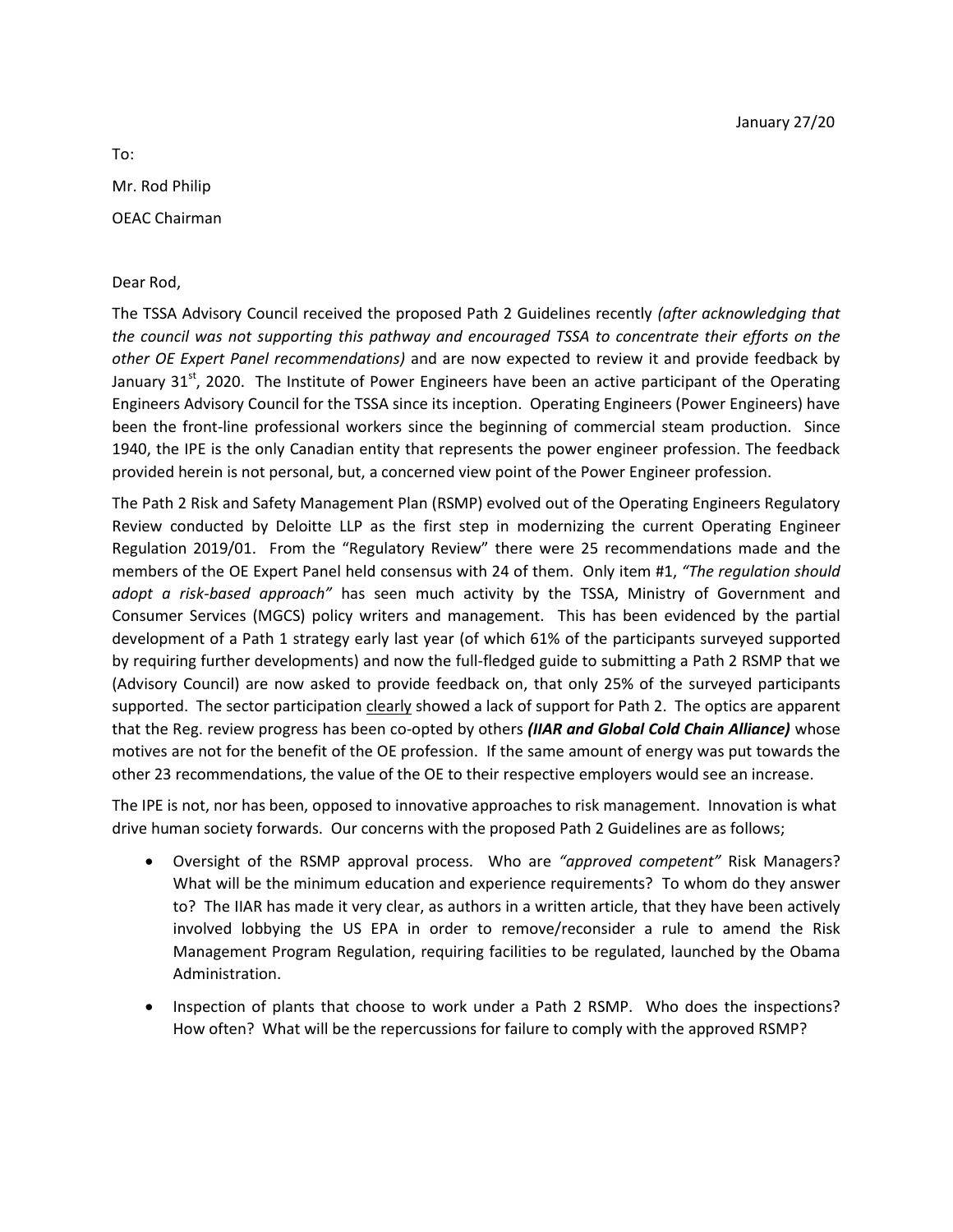- Who onsite will be knowledgeable/responsible for the above information? Just having information is only a small part of being in control of the risk. Knowing how to interpret the risk and/or predict potential risk is not a job function of a manager, supervisor or line worker in normal workplace environments. This will require specialized training of the aforementioned workers and regular updating of this training in order to ensure all who have been entrusted by the owner(s) to manage the risk remain competent to do so. What are the standards for the risk management training? Who will be deemed competent to provide this training? Currently SOPEEC, a sub committee of ACI, is the recognized body that regulates the educational requirements (syllabus) of all Operating Engineers across Canada. IPECC is the council that develops the curriculum for these standards.
- If the policy writers are looking to remove the need of Operating Engineers from the workplace through the implementation of an RSMP, then why are they still included in the expectations of the TSSA? Will the OEs be reassigned to a new but non-mandatory role?
- SOPEEC and ACI has recently released an established prescriptive "standardized plant rating" for all plants across Canada, which we believe fits and aligns within the spirit of the Federal Mobility Act. The province of Newfoundland has already adopted and enacted the "standardized plant rating" within their own regulation. Is Ontario willing to compromise its safety record in order to replicate the Process Safety Management of the States, and will Ontario be contravening the fundamental nature of the Mobility Act when other provinces chime in and adopt the prescriptive standardize plant rating system?
- As this movement to an RSMP environment is new, there will be a very select group of engineering firms with the expertise or competence. The TSSA should have a well-defined expectation of competence for risk assessment to provide the basis by which in-house and corporate engineering staff can be measured. This should not be left for industry to set the "standard" by which risk assessment competence is set. One of the highest participant rated surveys, fashioned by the Ontario government disclosed and revealed clearly a lack of support for Path 2; a RSMP based on the Chemical Industry Association of Canada's Process Safety Management Standard (CSA Z767-17) that mimics the Process Safety Management in the United States, in which the Obama administration was attempting to tighten up for safety reasons.
- What will be the auditing frequency for RSMPs used for Path 2? Annually? Bi-annually? Similar to current OE inspection protocol? Here again, the *IIAR* has made it well know that it supports the so-called *"Reconsideration Rule"* that would rescind the provisions related to third party audits, root cause analysis, information sharing and safer technology analysis. Calling them problematic provisions.
- Is a gap analysis a subjective process that may be influenced by management? At first glance, the gap analysis appears very simplistic in the manner information is gathered to ascertain a company's potential ability to use the Path 2 RSMP approach in order to reduce their perceived burden. The simplistic mode of questioning may be focused on making every plant look at this as the option above all other regulatory options.